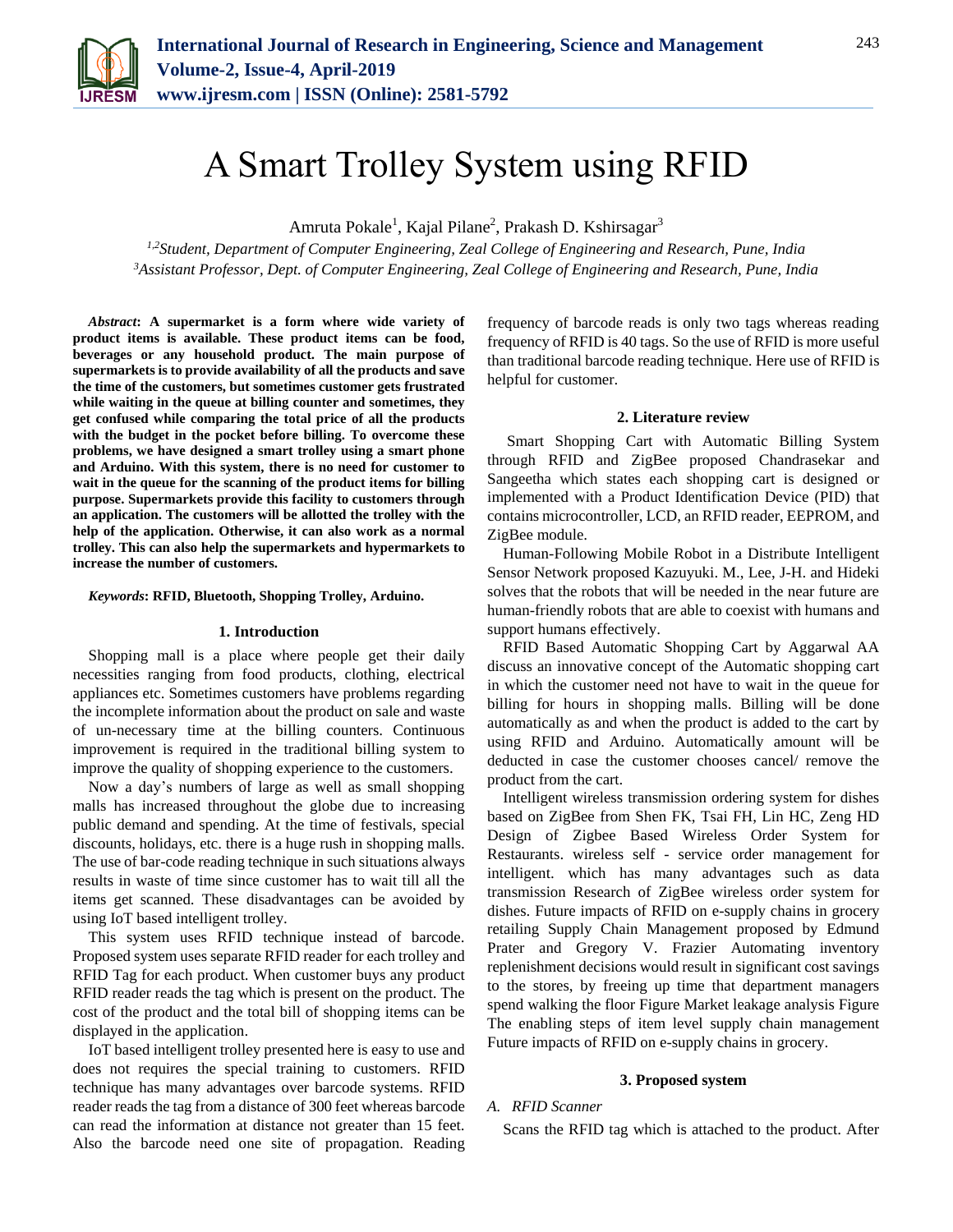

scanning the details of the product like name of the product, price etc. are displayed on the screen which is mounted on the trolley.

#### *B. Display Screen*

It shows details of the scanned product in the software application. It displays whole product list purchased by the customer and its total billing amount.

#### *C. Motor controlling unit*

A motor controller is a device or group of devices that serves to govern in some predetermined manner the performance of an electric motor. A motor controller might include a manual or automatic means for starting and stopping the motor, selecting forward or reverse rotation, selecting and regulating the speed.



#### *D. Arduino*

Arduino is open source hardware and software company, project and user community that designs and manufactures single-board microcontrollers and microcontroller kits for building digital devices and interactive objects that can sense and control objects in the physical and digital world

Arduino board designs use a variety of microprocessors and controllers. The boards are equipped with sets of digital and analog input/output (I/O) pins that may be interfaced to various expansion boards or breadboards (shields) and other circuits. The boards feature serial communications interfaces, including Universal Serial Bus (USB) on some models, which are also used for loading programs from personal computers



Fig. 2. Arduino board

## *E. RFID*

Mifare RC522 is the high integrated RFID card reader which works on non-contact 13.56 MHz communication, is designed by NXP as low power consumption, low cost and compact size read and write chip, is the best choice in the development of smart meters and portable hand-held devices.

This module can't directly in hand held devices for mass production. Module use 3.3V power supply, and can communicate directly with any CPU board by connecting through SPI protocol, which ensure reliable work, good reading distance



# **4. Working**

The trolley is first connected with the mobile application of the customer. After that the customer can start scanning the products. The RFID reader is attached to the trolley which reads the tags on the product. The list of the scanned products will be displayed in the application. Also the amount of the products and total bill will also be shown. The payment can be done through various payment options provided or it can be done on the cash counter also.

The other advantage of this trolley is that it can be controlled through the application i.e. the movement of the trolley is controllable. Trolley can be moved throughout the mall through the application, it need not to be pushed manually. With the help of a Bluetooth module the connection between the trolley and mobile/smart phone will be established. After all the process is done the trolley will be disconnected.

#### **5. Conclusion**

In this paper, we have designed and developed Smart Trolley System. Now there is no need for the customers to wait in the queue and wait for his/her turn for the scanning of the product items. Especially during weekends or festivals season, there will be no time wastage in waiting in the queue. The customer can do billing directly through the application or even at the billing counter. So, supermarkets or hypermarkets can use this concept, which will attract a greater number of customers and also make the shopping effortless for the customers.

#### **References**

- [1] P. Chandrasekar and T. Sangeetha, "Smart shopping cart with automatic billing system through RFID and ZigBee," *International Conference on Information Communication and Embedded Systems (ICICES2014)*, Chennai, 2014, pp. 1-4.
- [2] K. Morioka, Joo-Ho Lee and H. Hashimoto, "Human-following mobile robot in a distributed intelligent sensor network," in *IEEE Transactions on Industrial Electronics*, vol. 51, no. 1, pp. 229-237, Feb. 2004.